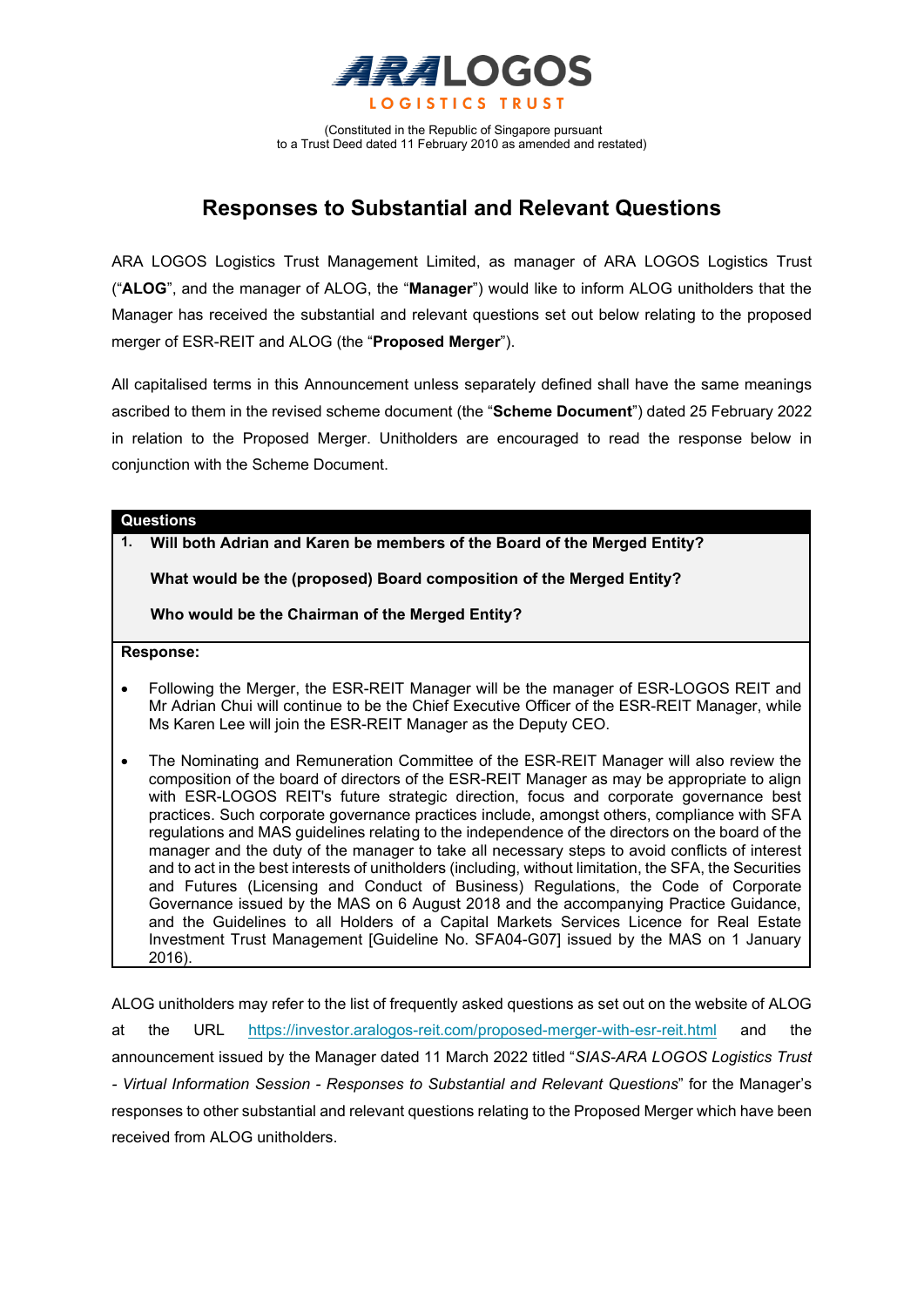

(Constituted in the Republic of Singapore pursuant to a Trust Deed dated 11 February 2010 as amended and restated)

By Order of the Board **ARA LOGOS Logistics Trust Management Limited**  (as manager of ARA LOGOS Logistics Trust) (Company registration no. 200919331H)

Karen Lee Chief Executive Officer 16 March 2022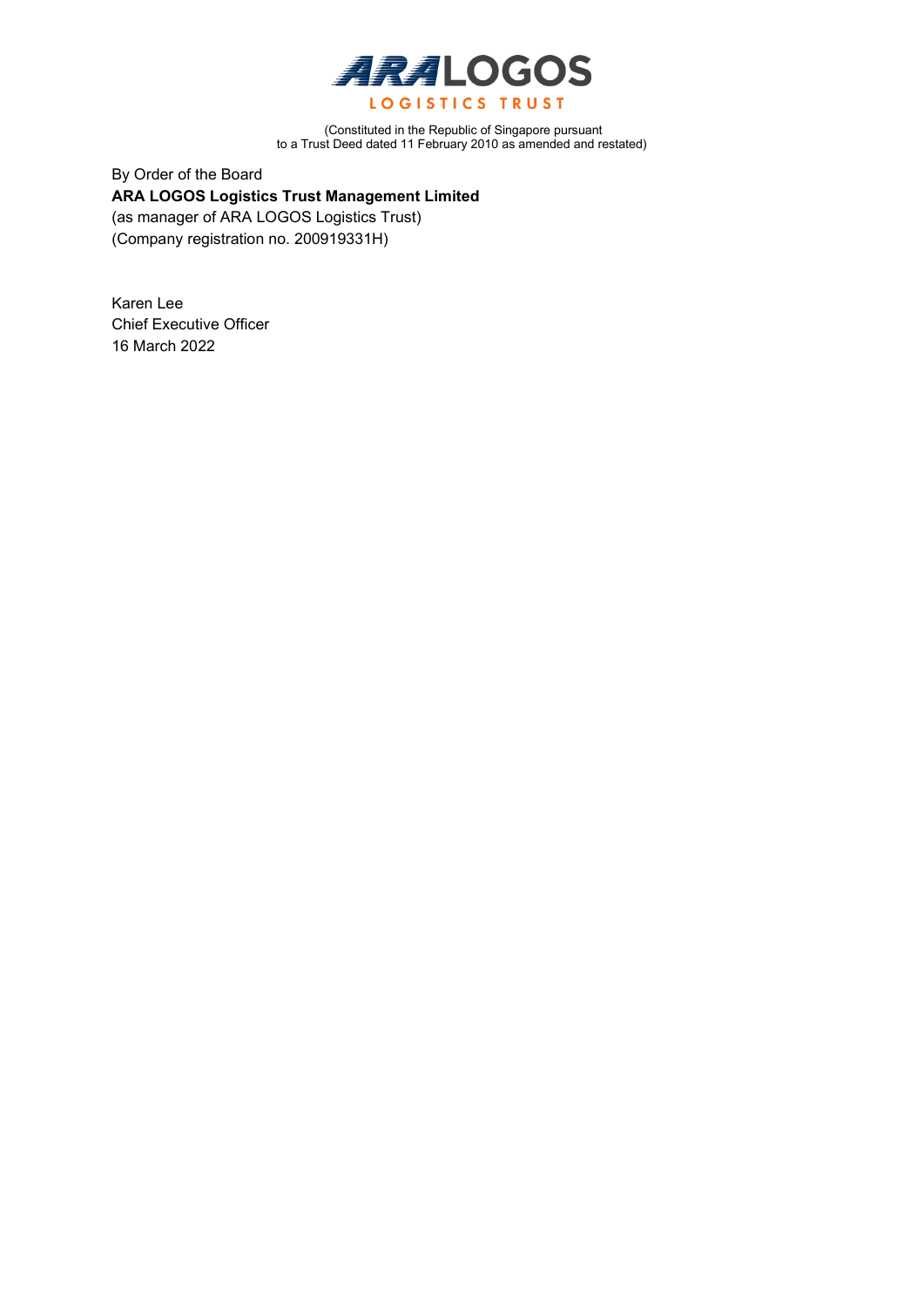

# **ABOUT ARA LOGOS LOGISTICS TRUST ("ALOG")**

Listed on the Singapore Exchange on 12 April 2010, ARA LOGOS Logistics Trust ("**ALOG**") is a real estate investment trust ("**REIT**") that invests in quality income-producing industrial real estate used for logistics purposes, as well as real estate-related assets in the Asia Pacific. ALOG is managed by ARA LOGOS Logistics Trust Management Limited.

As at 31 December 2021, ALOG's portfolio comprises 29<sup>([1\)](#page-2-0)</sup> high quality logistics warehouse properties strategically located in established logistics clusters in Singapore and Australia as well as 49.5% and 40.0% stakes in the New LAIVS Trust and Oxford Property Fund respectively. The portfolio has a total gross floor area of approximately 1.0 million square metres and is valued at approximately  $\text{\$\$1.8}$  billion<sup>([2](#page-2-1))</sup>.

For more information, please visit https://www.aralogos-reit.com.

#### **ABOUT ARA LOGOS LOGISTICS TRUST MANAGEMENT LIMITED**

ALOG is managed by ARA LOGOS Logistics Trust Management Limited, a wholly owned subsidiary of LOGOS and ARA Asset Management Limited ("**ARA**").

LOGOS is a dynamic and growing logistics specialist with operations across 10 countries in Asia Pacific. LOGOS' shareholders comprise ESR Group and its Founders, John Marsh and Trent Iliffe. LOGOS has circa 9 million sqm of property owned and under development, with a total completed value of over US\$18 billion, across 29 ventures, including ALOG. As a vertically integrated business, LOGOS manages every aspect of logistics real estate, from sourcing land or facilities, to undertaking development and asset management, on behalf of some of the world's leading global real estate investors.

ARA is part of the ESR Group (the "**Group**"), APAC's largest real asset manager powered by the New Economy and the third largest listed real estate investment manager globally. With US\$140 billion in gross assets under management ("**AUM**"), our fully integrated development and investment management platform extends across key APAC markets, including China, Japan, South Korea, Australia, Singapore, India, New Zealand and Southeast Asia, representing over 95% of GDP in APAC, and also includes an expanding presence in Europe and the U.S. We provide a diverse range of real asset investment solutions and New Economy real estate development opportunities across our private funds business, which allow capital partners and customers to capitalise on the most significant secular trends in APAC. With 14 listed REITs managed by the Group and its associates, ESR is the largest sponsor and manager of REITs in APAC with a total AUM of US\$45 billion. Our purpose – Space and Investment Solutions for a Sustainable Future – drives us to manage sustainably and impactfully and we consider the environment and the communities in which we operate as key stakeholders of our business. Listed on the Main Board of The Stock Exchange of Hong Kong, ESR is a constituent of the FTSE Global Equity Index Series (Large Cap), Hang Seng Composite Index and MSCI Hong Kong Index.

For more information, please visit [https://www.esr.com,](https://www.esr.com/) [https://www.ara-group.com](https://www.ara-group.com/) and [https://www.logosproperty.com.](https://www.logosproperty.com/)

#### **For enquiries, please contact:**

**ARA LOGOS Logistics Trust Management Limited** Jeanette Pang Senior Manager, Investor Relations Tel: +65 6428 7769 Email[: jeanettepang@ara-logos.com](mailto:jeanettepang@ara-logos.com)

<span id="page-2-0"></span><sup>1</sup> As at 11 January 2022, ALOG's portfolio comprises 30 high quality logistics warehouse properties with the completion of 21 Curlew Street (formerly known as the Heron Property).

<span id="page-2-1"></span>Portfolio value includes ALOG's 49.5% and 40.0% stakes in the New LAIVS Trust and Oxford Property Fund respectively.